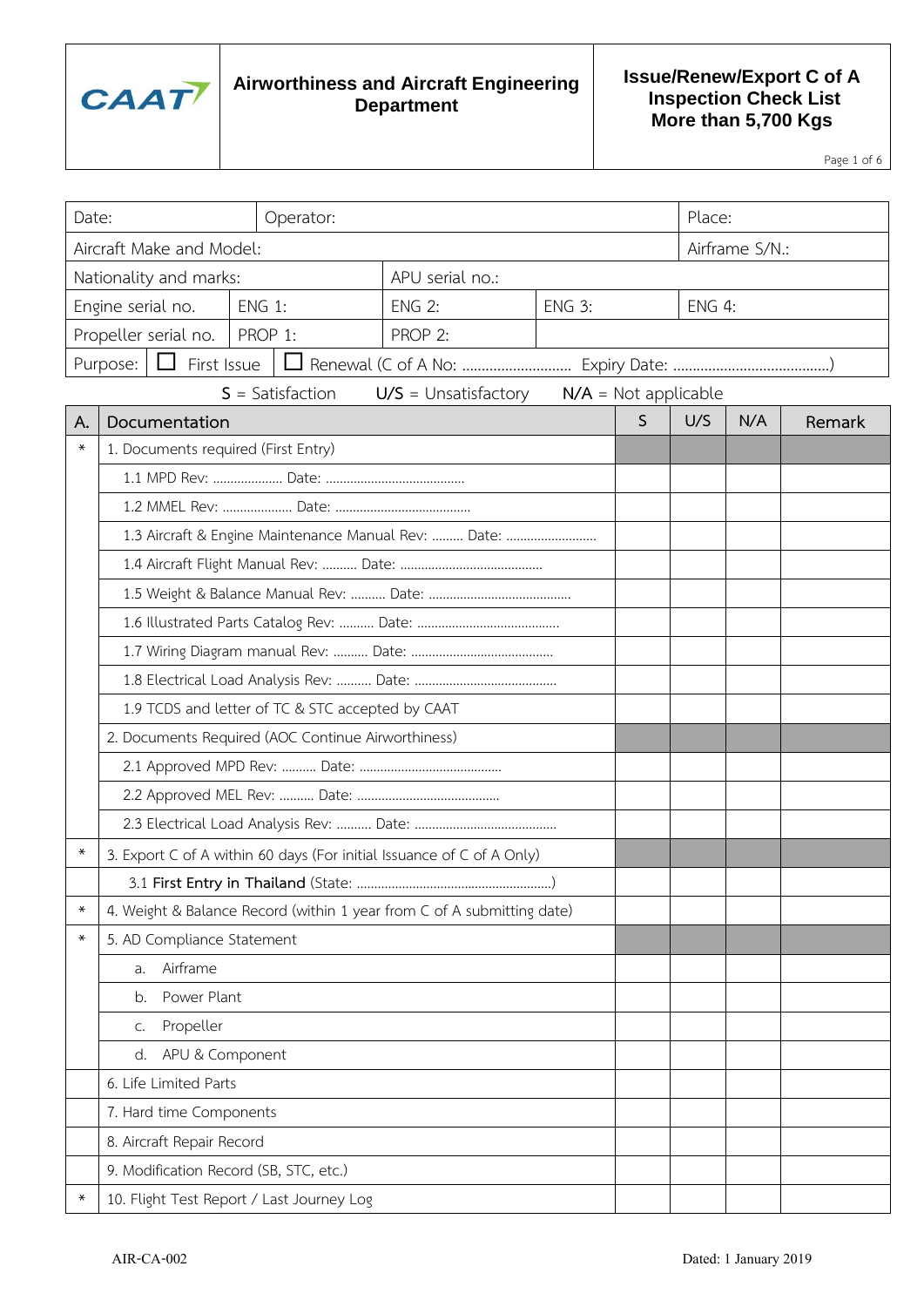

### **Issue/Renew/Export C of A Inspection Check List More than 5,700 Kgs**

Page 2 of 6

| А.     | Documentation (cont'd)                                                                                                                                                                                                                                                                                                                                                                                 | $\mathsf{S}$ | U/S | N/A | Remark |
|--------|--------------------------------------------------------------------------------------------------------------------------------------------------------------------------------------------------------------------------------------------------------------------------------------------------------------------------------------------------------------------------------------------------------|--------------|-----|-----|--------|
| $\ast$ | 11. Engine & Propeller Production or Maintenance Release Documents                                                                                                                                                                                                                                                                                                                                     |              |     |     |        |
|        | Engine Date:  TSO:  TSN:<br>a.                                                                                                                                                                                                                                                                                                                                                                         |              |     |     |        |
|        | Propeller Date:  TSO:  TSN:<br>b.                                                                                                                                                                                                                                                                                                                                                                      |              |     |     |        |
|        | APU Date:  TSO:  TSN:<br>C.                                                                                                                                                                                                                                                                                                                                                                            |              |     |     |        |
| $\ast$ | 12. Manufacturing Certificate of Conformity (new aircraft)                                                                                                                                                                                                                                                                                                                                             |              |     |     |        |
| ∗      | 13. Certificate of Release to Service & Maintenance Record                                                                                                                                                                                                                                                                                                                                             |              |     |     |        |
| $\ast$ | 14. Logbooks and associated records                                                                                                                                                                                                                                                                                                                                                                    |              |     |     |        |
|        | Airframe<br>a.                                                                                                                                                                                                                                                                                                                                                                                         |              |     |     |        |
|        | Engine<br>b.                                                                                                                                                                                                                                                                                                                                                                                           |              |     |     |        |
|        | Propeller<br>C.                                                                                                                                                                                                                                                                                                                                                                                        |              |     |     |        |
|        | APU<br>d.                                                                                                                                                                                                                                                                                                                                                                                              |              |     |     |        |
|        | 15. Passenger cabin configuration (LOPA) with Emergency Equipment List                                                                                                                                                                                                                                                                                                                                 |              |     |     |        |
| $\ast$ |                                                                                                                                                                                                                                                                                                                                                                                                        |              |     |     |        |
|        | 17. Mode S Transponder coding                                                                                                                                                                                                                                                                                                                                                                          |              |     |     |        |
|        | 18. ELT coding                                                                                                                                                                                                                                                                                                                                                                                         |              |     |     |        |
| ∗      | 19. Maintenance Review Checklist/ Report                                                                                                                                                                                                                                                                                                                                                               |              |     |     |        |
| В.     | General                                                                                                                                                                                                                                                                                                                                                                                                | S            | U/S | N/A | Remark |
|        | 1. Registration Mark (Left Wing and Fuselage or Vertical Rudder)                                                                                                                                                                                                                                                                                                                                       |              |     |     |        |
|        | 2. Fireproof Registration plate secured to the aircraft in a prominent                                                                                                                                                                                                                                                                                                                                 |              |     |     |        |
|        | position near the main entrance                                                                                                                                                                                                                                                                                                                                                                        |              |     |     |        |
|        | 3. Manufacturer's data plat                                                                                                                                                                                                                                                                                                                                                                            |              |     |     |        |
| C.     | Flight Deck Inspection                                                                                                                                                                                                                                                                                                                                                                                 | S            | U/S | N/A | Remark |
|        | 1. Inspect the condition of following items:                                                                                                                                                                                                                                                                                                                                                           |              |     |     |        |
|        | (a) Instrument security and Lighting                                                                                                                                                                                                                                                                                                                                                                   |              |     |     |        |
|        | (b) Windshields and Windows (delamination, scratches, crazing, and                                                                                                                                                                                                                                                                                                                                     |              |     |     |        |
|        | general visibility)                                                                                                                                                                                                                                                                                                                                                                                    |              |     |     |        |
|        | (c) Emergency equipment (condition, location and quantity)                                                                                                                                                                                                                                                                                                                                             |              |     |     |        |
|        | (d) Seat belts and shoulder harnesses (Technical Standard Order                                                                                                                                                                                                                                                                                                                                        |              |     |     |        |
|        |                                                                                                                                                                                                                                                                                                                                                                                                        |              |     |     |        |
|        |                                                                                                                                                                                                                                                                                                                                                                                                        |              |     |     |        |
|        |                                                                                                                                                                                                                                                                                                                                                                                                        |              |     |     |        |
|        |                                                                                                                                                                                                                                                                                                                                                                                                        |              |     |     |        |
|        |                                                                                                                                                                                                                                                                                                                                                                                                        |              |     |     |        |
|        |                                                                                                                                                                                                                                                                                                                                                                                                        |              |     |     |        |
|        |                                                                                                                                                                                                                                                                                                                                                                                                        |              |     |     |        |
|        | making, metal to metal latching, and general condition)<br>(e) Aircraft configuration conforms to approved documents<br>(f) Compass Swing correction card<br>(g) Test the ELT for operation and recording of signal in the portable<br>tester for ELT 406 MHz & 121.5 MHz<br>(h) Interphone system<br>(i) Test the TCAS & EGPWS system on Test Mode<br>(j) VHF communication/ VOR system for operation |              |     |     |        |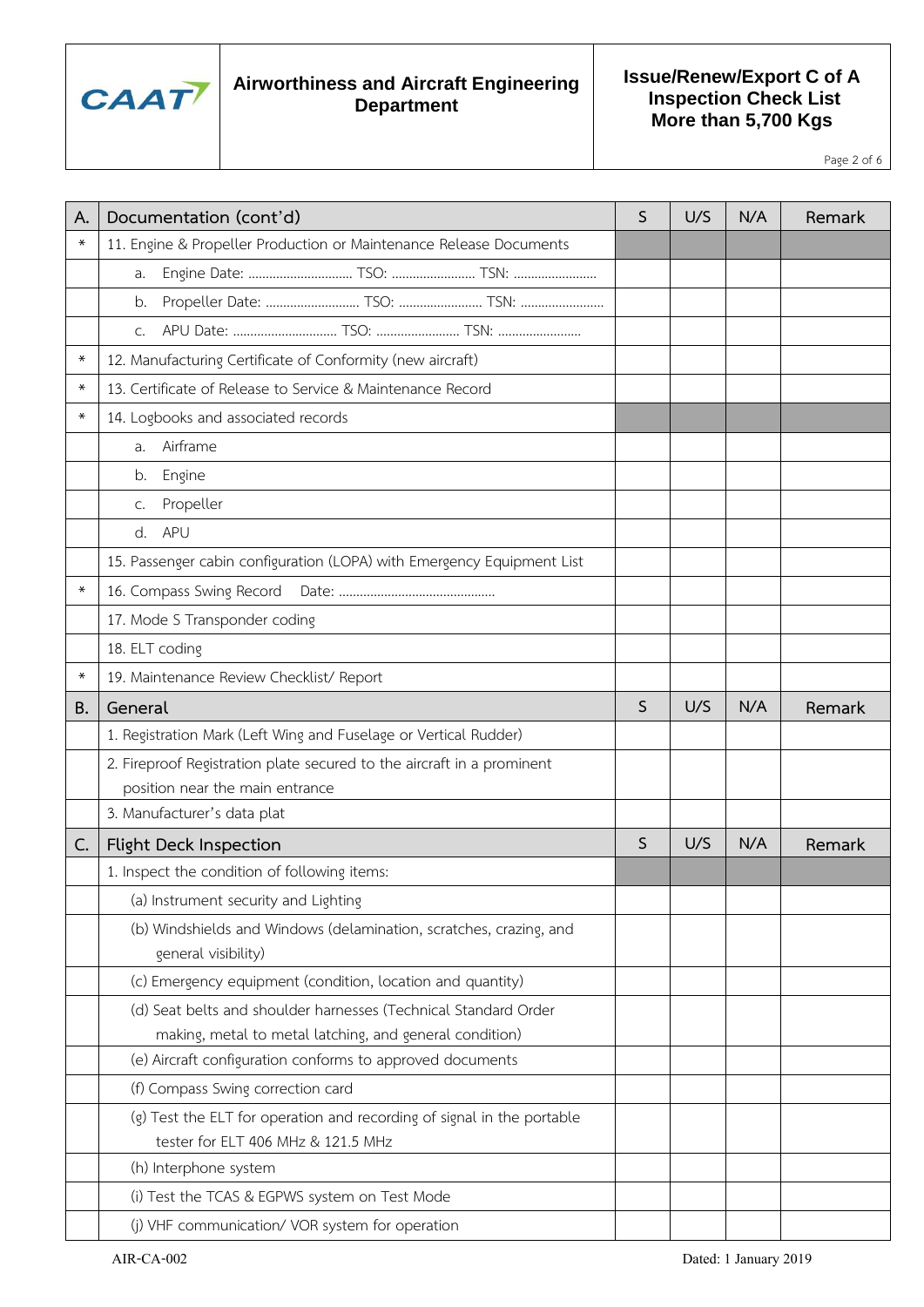

### **Issue/Renew/Export C of A Inspection Check List More than 5,700 Kgs**

Page 3 of 6

| C. | Flight Deck Inspection (Cont'd)                                                                                                                                     | S | U/S | N/A | Remark |
|----|---------------------------------------------------------------------------------------------------------------------------------------------------------------------|---|-----|-----|--------|
|    | (k) HF system for operation including SELCAL check                                                                                                                  |   |     |     |        |
|    | (I) WX Radar system for operation (TEST MODE ONLY)                                                                                                                  |   |     |     |        |
|    | (m) Operational test of CVR including all the four channels                                                                                                         |   |     |     |        |
|    | (n) Operation test of FDR                                                                                                                                           |   |     |     |        |
|    | 2. Check the following in the cockpit:                                                                                                                              |   |     |     |        |
|    | (a) Crew seat including the jump seat, if installed, to ensure the seat is<br>serviceable and that seat belt and shoulder harnesses are available.                  |   |     |     |        |
|    | (b) Surveillance Camera and Cockpit Door                                                                                                                            |   |     |     |        |
|    | 3. Documents on Board                                                                                                                                               |   |     |     |        |
|    | (a) Copy of AOC and Operation Specification                                                                                                                         |   |     |     |        |
|    | (b) Weigh and Balance Report                                                                                                                                        |   |     |     |        |
|    | $(c)$ C of A                                                                                                                                                        |   |     |     |        |
|    | $(d)$ C of R                                                                                                                                                        |   |     |     |        |
|    | (e) Aircraft Flight Manual (including Supplement) Rev: Date:                                                                                                        |   |     |     |        |
|    | (f) Minimum Equipment List Rev:  Date:                                                                                                                              |   |     |     |        |
|    | (g) Cabin Crew Manual                                                                                                                                               |   |     |     |        |
|    | (h) Certificate of Release to Service                                                                                                                               |   |     |     |        |
|    | (i) Technical Log/ Maintenance Log/ Journey Log (including MEL lists)                                                                                               |   |     |     |        |
|    | (j) Certificate of Insurance                                                                                                                                        |   |     |     |        |
|    | (k) Noise Certificate                                                                                                                                               |   |     |     |        |
|    | (I) Radio License                                                                                                                                                   |   |     |     |        |
|    | (m) Repair & Damage status (Dent and Buckle Chart)                                                                                                                  |   |     |     |        |
| D. | Cabin Inspection: Inspect the cabin, to include the following:                                                                                                      | S | U/S | N/A | Remark |
|    | 1. Lavatory to ensure the following:                                                                                                                                |   |     |     |        |
|    | (a) Conformity of all Placards and Marking                                                                                                                          |   |     |     |        |
|    | (b) General Condition (including fire extinguisher, boiler and leakage)                                                                                             |   |     |     |        |
|    | 2. Flight attendant's seats                                                                                                                                         |   |     |     |        |
|    | 3. Cabin emergency equipment, to include the following:                                                                                                             |   |     |     |        |
|    | (a) Flight attendant flashlight holder                                                                                                                              |   |     |     |        |
|    | (b) Slide containers, to ensure containers are properly marked for<br>content. Check for last inspection date and pressure of slide<br>inflation bottle if visible. |   |     |     |        |
|    | (c) Medical kit (If, not installed on Flight Deck)                                                                                                                  |   |     |     |        |
|    | (d) First aid kit (seal and security)                                                                                                                               |   |     |     |        |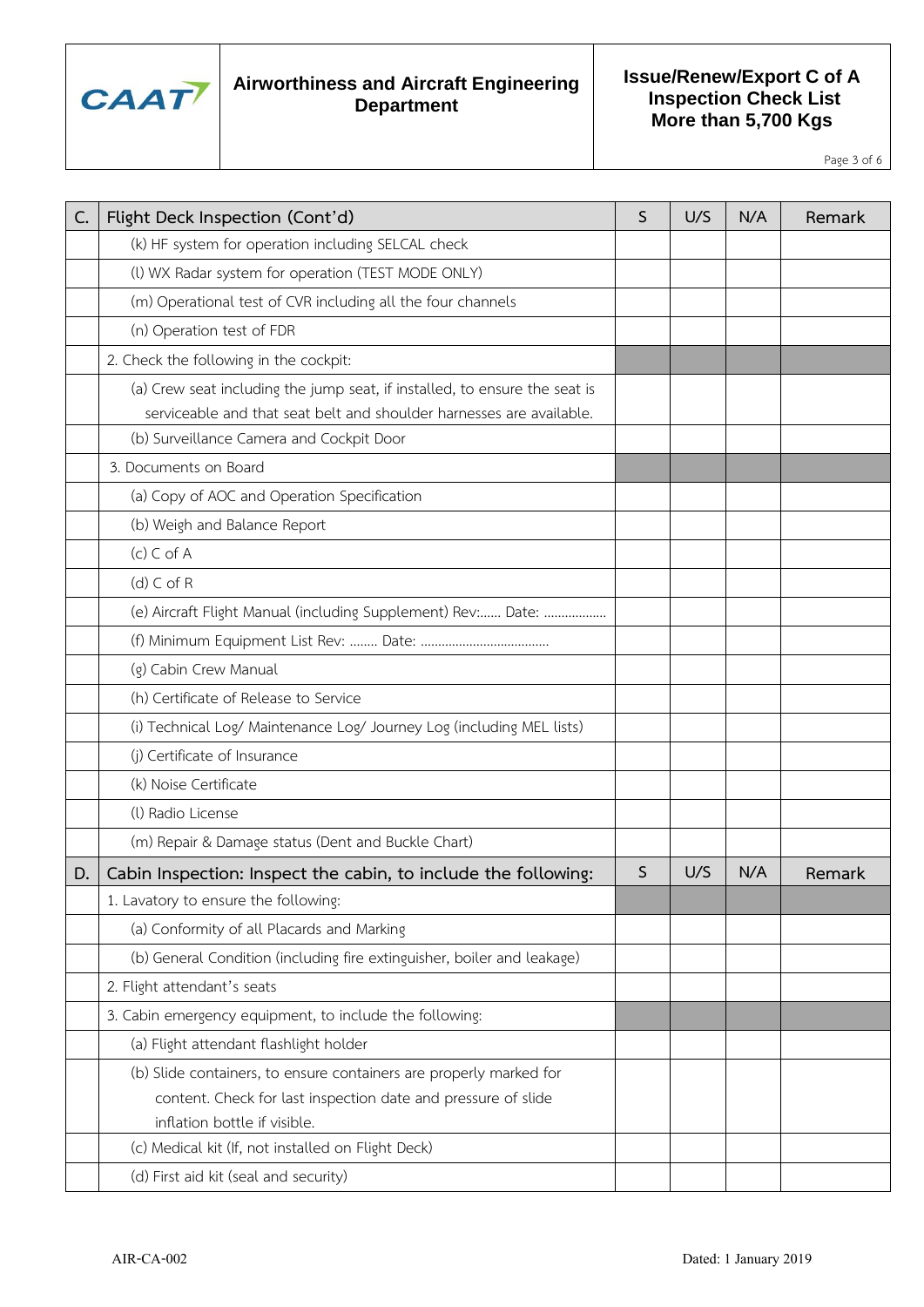

### **Issue/Renew/Export C of A Inspection Check List More than 5,700 Kgs**

Page 4 of 6

| D. | Cabin Inspection: Inspect the cabin, to include the following:<br>(Cont'd)                                             | S           | U/S | N/A | Remark |
|----|------------------------------------------------------------------------------------------------------------------------|-------------|-----|-----|--------|
|    | (e) Emergency oxygen for proper pressure and security.                                                                 |             |     |     |        |
|    | (f) Megaphone(s), if installed, for security and general condition.                                                    |             |     |     |        |
|    | (g) Fire extinguishers for security, pressure, seal, and date of last inspection.                                      |             |     |     |        |
|    | (h) Life raft storage markings (if raft is required)                                                                   |             |     |     |        |
|    | (i) Emergency briefing cards (random sample)                                                                           |             |     |     |        |
|    | (j) General conditions of emergency floor path lighting system                                                         |             |     |     |        |
|    | (k) Placement of all "Emergency Exit" signs                                                                            |             |     |     |        |
|    | (I) Presence and legibility of "Emergency Exit" operation instructions                                                 |             |     |     |        |
|    | (m) Life preservers (vests)                                                                                            |             |     |     |        |
|    | 4. Passenger seats                                                                                                     |             |     |     |        |
|    | 5. Galleys/Service centers (for correct operation, Leaks and security.)                                                |             |     |     |        |
|    | 6. Overhead baggage compartment                                                                                        |             |     |     |        |
|    | 7. Windows and ceiling panels                                                                                          |             |     |     |        |
| Ε. | Inspect the Fuselage and Cargo Compartment                                                                             | $\mathsf S$ | U/S | N/A | Remark |
|    | 1. Marking of break-in point (if any)                                                                                  |             |     |     |        |
|    | 2. External fuselage condition                                                                                         |             |     |     |        |
|    | 3. Check Cargo Compartment for Integrities and condition including ceiling                                             |             |     |     |        |
|    | light, smoke detector fire protection and fire extinguisher for expiration                                             |             |     |     |        |
|    | and operation of Cargo loading system                                                                                  |             |     |     |        |
|    | 4. Ensure all required placards and marking are properly installed and<br>legible.                                     |             |     |     |        |
| F. | Inspect the landing gear and wheel well areas for the<br>following:                                                    | S           | U/S | N/A | Remark |
|    | 1. Any indication of wear, chafing lines, chafing wires, cracks, dents,<br>corrosion or other damage                   |             |     |     |        |
|    | 2. Wheel and brake installation, Safety locking devices and Tire condition                                             |             |     |     |        |
|    | 3. Hydraulic leaks (gear struts, actuators, steering valves, etc.)                                                     |             |     |     |        |
| G. | Inspect the wings and pylons to include the following:                                                                 | $\mathsf S$ | U/S | N/A | Remark |
|    | 1. Structure Leading edge and Trailing edge for cracks, corrosion, dents or<br>other damage                            |             |     |     |        |
|    | 2. Static Dischargers/wicks: Check for condition and number missing                                                    |             |     |     |        |
|    | 3. Ailerons and aileron tabs (cracks, corrosion, dents, delamination)                                                  |             |     |     |        |
|    | 4. Flaps and Flap wells (cracks, corrosion, dents, delamination, plumbing<br>and general condition of lines and wires) |             |     |     |        |
|    | 5. Static Dischargers/wicks: Check for condition and number missing                                                    |             |     |     |        |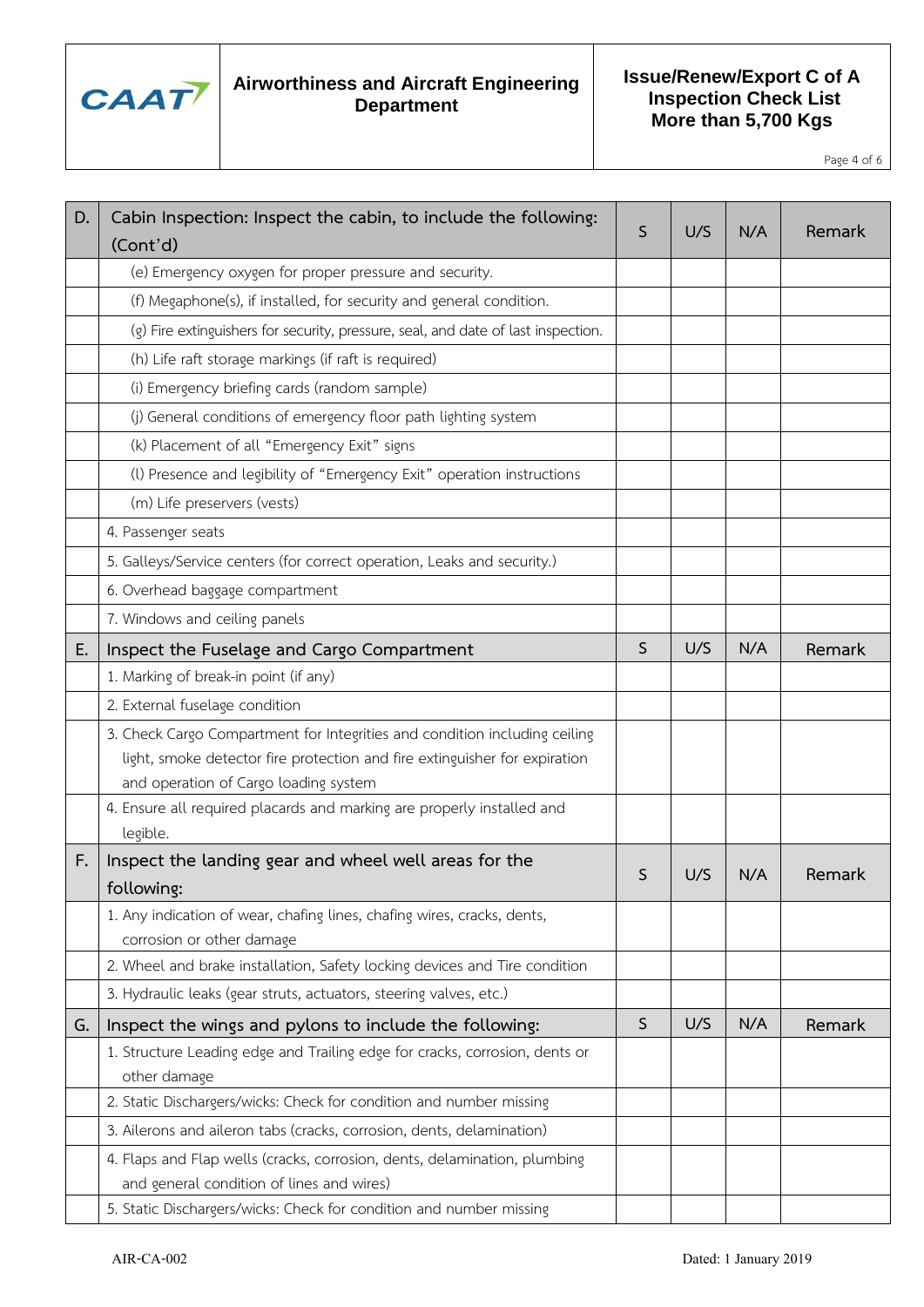

### **Issue/Renew/Export C of A Inspection Check List More than 5,700 Kgs**

Page 5 of 6

| G. | Inspect wings and pylons to include the following: (Cont'd)                                               | S            | U/S | N/A | Remark |
|----|-----------------------------------------------------------------------------------------------------------|--------------|-----|-----|--------|
|    | 6. Access door, inspection panels, and blowout panels (missing, loose, or                                 |              |     |     |        |
|    | improperly secured)                                                                                       |              |     |     |        |
| Н. | Inspect the engines, to include the following:                                                            | $\mathsf{S}$ | U/S | N/A | Remark |
|    | 1. Intake for fan blade damage and oil leaks                                                              |              |     |     |        |
|    | 2. Engine Cowling for security and proper fit including for missing or loose<br>fasteners and Fluid leaks |              |     |     |        |
|    | 3. Exhaust for turbine and tailpipe damage, and evidence of fluids                                        |              |     |     |        |
|    | 4. Reverser doors for stowage and security, and evidence of leaks                                         |              |     |     |        |
|    | 5. Access doors for security                                                                              |              |     |     |        |
|    | 6. Engine air inlet (lip skin, riveting, spinner and probes sensors) and Fan<br>blades                    |              |     |     |        |
| ı. | Inspect the propellers, if installed, for the following:                                                  | $\mathsf S$  | U/S | N/A | Remark |
|    | 1. Leading edge of propeller for cracks, dents, and other damage                                          |              |     |     |        |
|    | 2. De-Ice boots for signs of deterioration and security                                                   |              |     |     |        |
|    | 3. Spinners for security, cracks, and evidence of fluid leaks                                             |              |     |     |        |
| J. | Inspect the empennage, to include the following:                                                          | $\mathsf S$  | U/S | N/A | Remark |
|    | 1. All lights (general condition, broken lenses, etc.)                                                    |              |     |     |        |
|    | 2. Missing static discharge eliminators                                                                   |              |     |     |        |
|    | 3. Leading edge, vertical & horizontal stabilizers, Elevator, rudder, and trim tabs                       |              |     |     |        |
|    | (cracks, corrosion, dents, and delamination)                                                              |              |     |     |        |
|    | 4. Elevator and rudder power unit for evidence of hydraulic leaks                                         |              |     |     |        |
| K. | Inspect the APU area, to include the following:                                                           | S            | U/S | N/A | Remark |
|    | 1. Air intake & inlet door (obstruction and condition)                                                    |              |     |     |        |
|    | 2. Cowl doors (damage, condition and leakage)                                                             |              |     |     |        |
|    | 3. Exhaust (damage, condition and leakage)                                                                |              |     |     |        |
|    | 4. APU Fire Extinguisher Indicator (if any)                                                               |              |     |     |        |
| L. | Export C of A                                                                                             | S            | U/S | N/A | Remark |
|    | 1. Special Requirement(s) from Importing Country                                                          |              |     |     |        |
|    | 2. Acceptance Letter for exemption (If any)                                                               |              |     |     |        |
|    | 3. Document for disassembly and maintain the aircraft part (If any)                                       |              |     |     |        |

Document required for issue C of A.

- 1. C of A application form
- 2. C of A issue/renew inspection checklist
- 3. Copy of Item  $(* )$